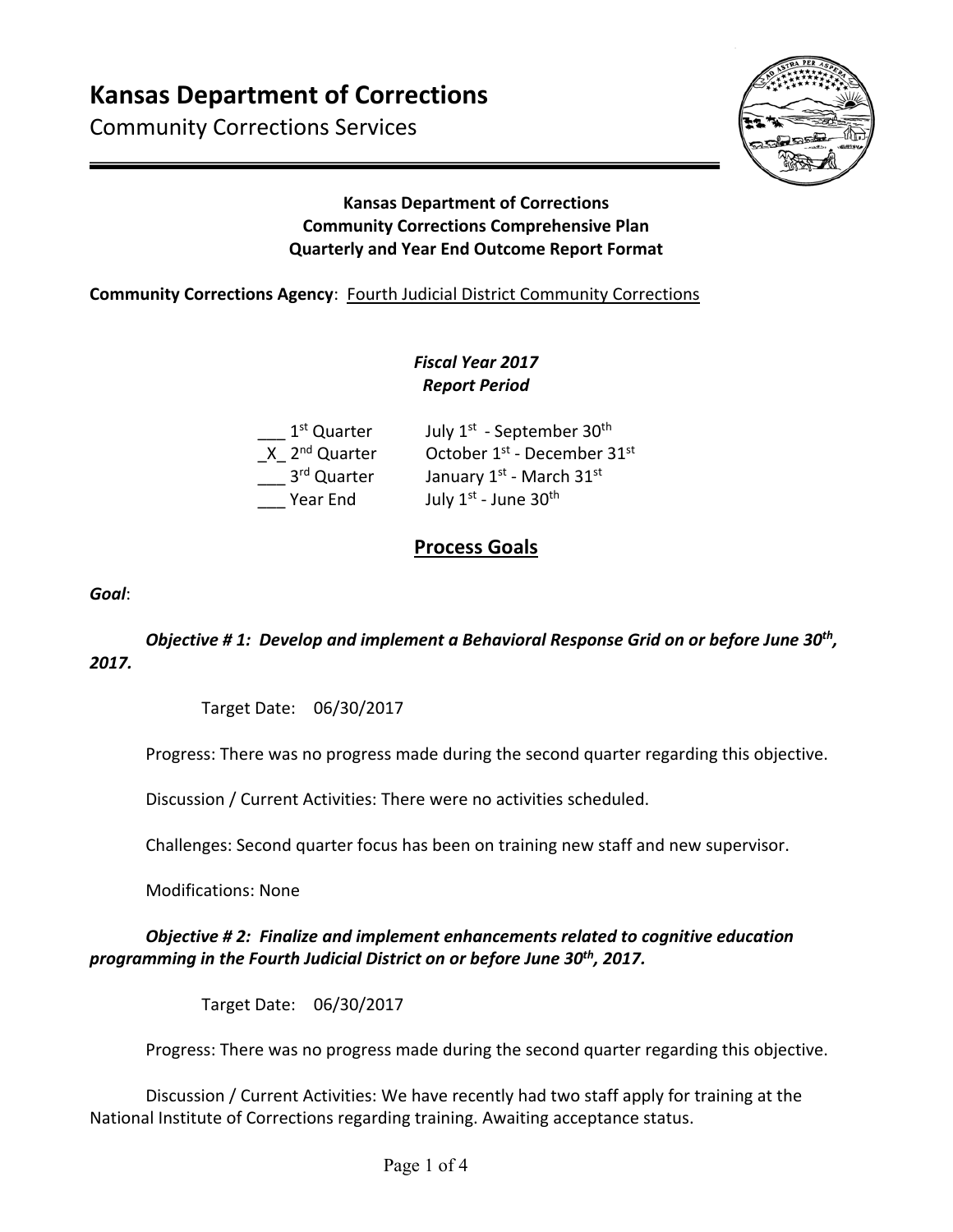Challenges: In the second quarter, we had one trained facilitator that has the ability to complete this tasks. The agency program requires two. Trainings have had limited availability this quarter.

Modifications: None

## **Outcome Goals**

*Goal*:

*Objective # 3*: *Agency staff shall obtain/maintain a quality assurance score of 3.5 or higher regarding their ability to incorporate motivational interviewing skills and techniques into their daily activities by June 30th, 2017.* 

Target Date: 06/30/2017

Progress: Agency supervisor performed quality assurance measures during the second quarter.

| Target | 1 <sup>st</sup> Quarter | 2 <sup>nd</sup> Quarter | 3 <sup>rd</sup> Quarter | Year End |
|--------|-------------------------|-------------------------|-------------------------|----------|
| 3.5    | NА                      |                         |                         |          |

Discussion / Current Activities: All staff were assessed at this time. Three of the agency team members were evaluated and gauged for baselines. At the time of evaluation, staff receive feedback and coaching regarding MI techniques by certified assessor.

Challenges: None

Modifications: Additional training opportunities will be scheduled.

*Objective #4: Agency staff shall obtain/maintain a quality assurance score of 90% or higher regarding their ability to administer the LSI‐R on or before June 30th, 2017. (individual and group format)* 

Target Date: 06/30/2017

Progress: A group format of the LSI‐R assessment was completed during the second quarter included inter‐rater reliability measured by the assessor.

| Target | 1 <sup>st</sup> Quarter | 2 <sup>nd</sup> Quarter | 3 <sup>rd</sup> Quarter | Year End |
|--------|-------------------------|-------------------------|-------------------------|----------|
| 90%    | NA                      | 98%                     |                         |          |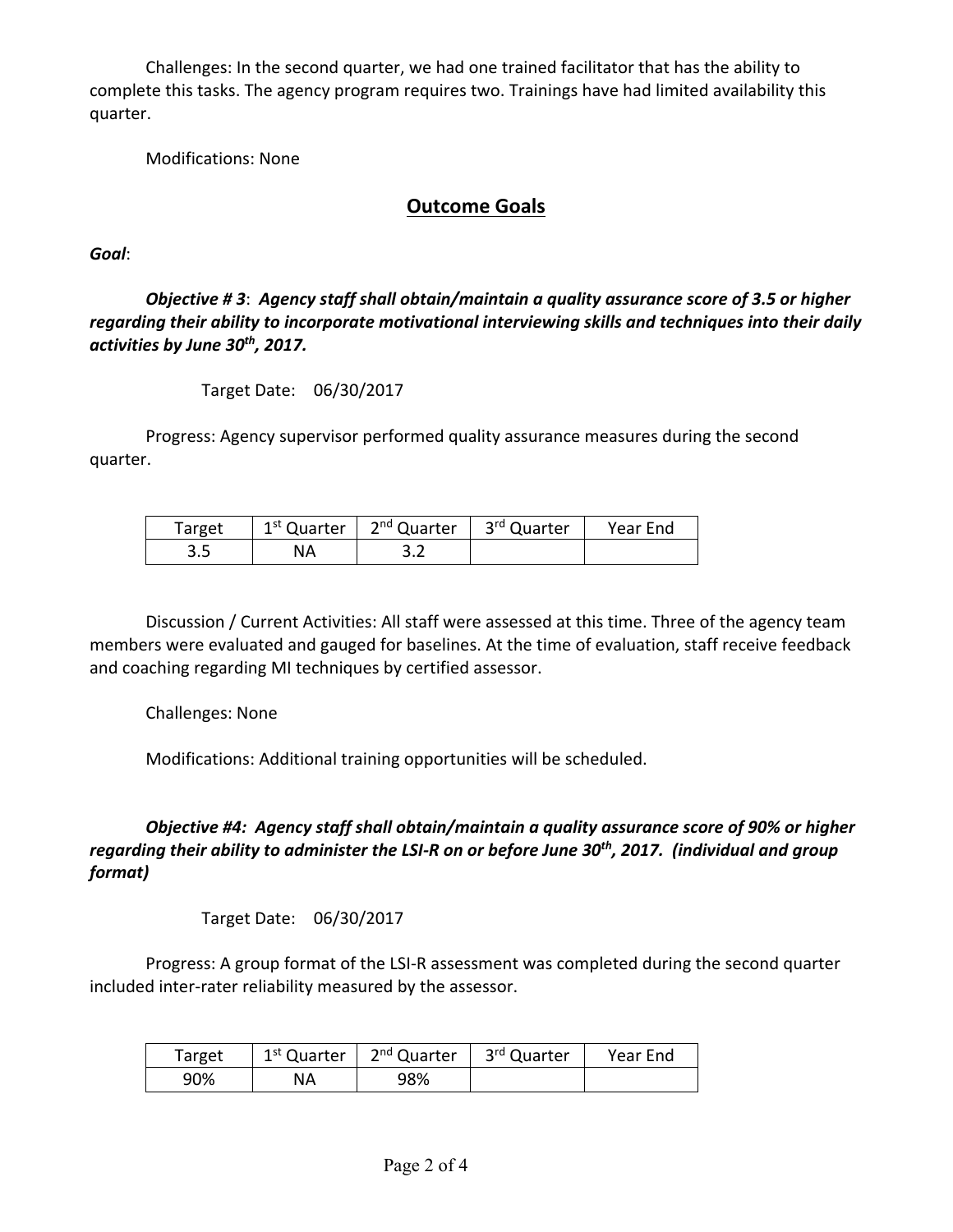Discussion / Current Activities: Agency staff were assessed on overall assessment scoring as well as individual domain items. This quality assurance was structured in a group setting utilizing a supervisor as well as peer review.

Challenges: None

Modifications: None

*Objective #5: Agency staff shall obtain/maintain a quality assurance score of 3.6 or higher regarding their ability to accurately develop offender case plans on or before June 30th, 2017. (individual and group format)* 

Target Date: 06/30/2017

Progress: New agency staff were involved in the case plan process and coached by supervisor.

| Target | 1 <sup>st</sup> Quarter | 2 <sup>nd</sup> Quarter | 3 <sup>rd</sup> Quarter | Year End |
|--------|-------------------------|-------------------------|-------------------------|----------|
| 3.6    | 2.66                    |                         |                         |          |

Discussion / Current Activities: Agency supervisor conducted group case plan quality assurance in conjunction with the LSI‐R quality assurance.

Challenges: None

Modifications: None

*Objective #6: Agency staff shall obtain/maintain a quality assurance score of 90% or higher regarding case file maintenance scores on or before June 30th, 2017.* 

Target Date: 06/30/2017

Progress: There was no progress made during the second quarter regarding this objective.

| Target | 1 <sup>st</sup> Quarter | 2 <sup>nd</sup> Quarter | ∟ 3 <sup>rd</sup> Quarter | Year End |
|--------|-------------------------|-------------------------|---------------------------|----------|
| 90%    | NA                      | ΝA                      |                           |          |

Discussion / Current Activities: There were no case file maintenance complete and is scheduled for the third quarter.

Challenges: None

Modifications: None